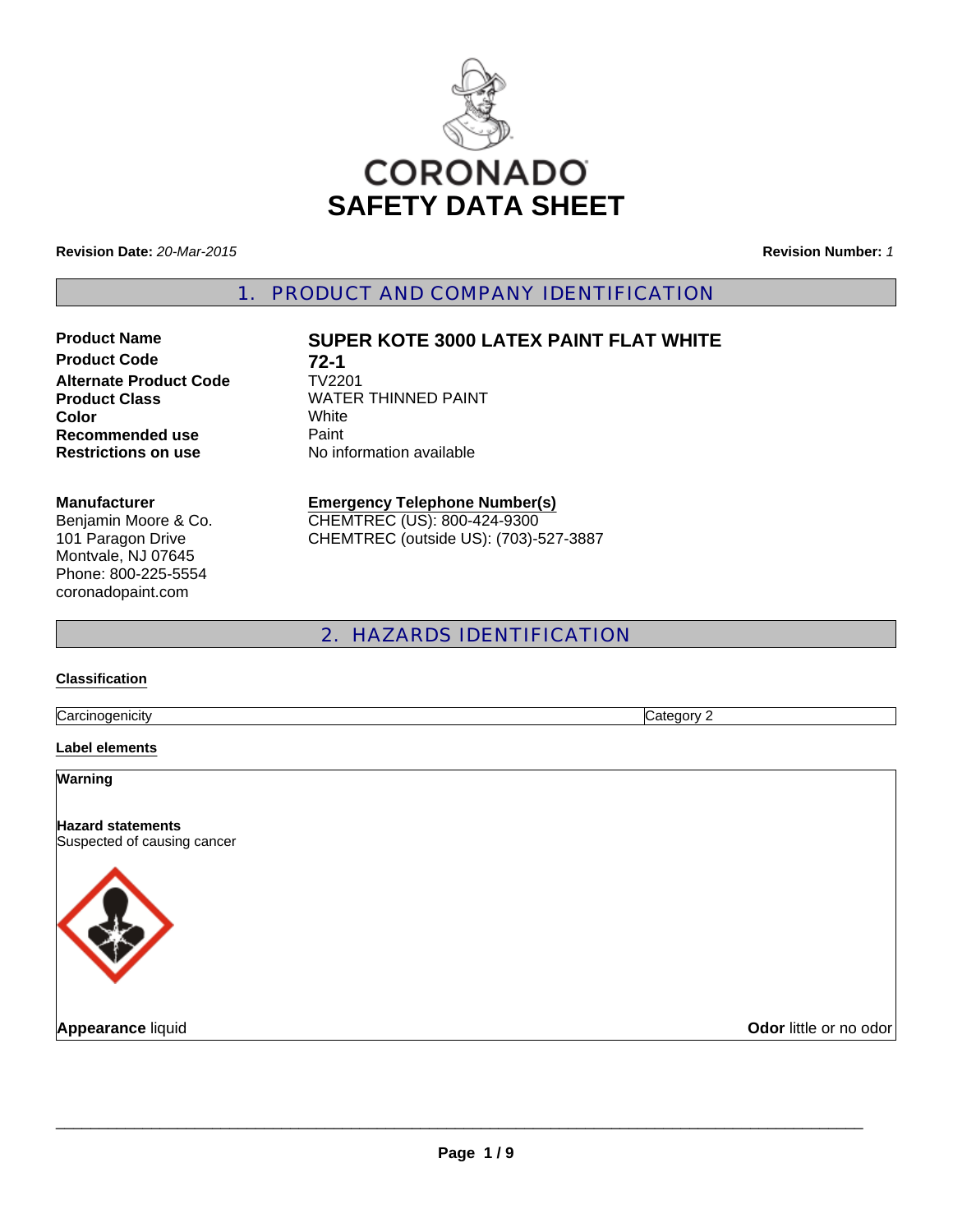## **Precautionary Statements - Prevention**

Obtain special instructions before use

Do not handle until all safety precautions have been read and understood Use personal protective equipment as required

## **Precautionary Statements - Response**

If exposed or concerned get medical attention

#### **Precautionary Statements - Storage**

Store locked up

**Precautionary Statements - Disposal** Dispose of contents/container to an approved waste disposal plant

#### **Hazards not otherwise classified (HNOC)** Not Applicable

**Other information**

No information available

# 3. COMPOSITION INFORMATION ON COMPONENTS

 $\Box$ 

| <b>Chemical Name</b> | <b>CAS-No</b> | Weight % (max) |
|----------------------|---------------|----------------|
| calcined<br>Kaolin.  | 92704-41-1    | 20             |
| Limestone            | 1317-65-3     | כ י            |
| Titanium dioxide     | 13463-67-7    | 10             |

## 4. FIRST AID MEASURES

| <b>General Advice</b>                  | No hazards which require special first aid measures.                                               |
|----------------------------------------|----------------------------------------------------------------------------------------------------|
| <b>Eye Contact</b>                     | Rinse thoroughly with plenty of water for at least 15 minutes and consult a physician.             |
| <b>Skin Contact</b>                    | Wash off immediately with soap and plenty of water removing all contaminated<br>clothes and shoes. |
| <b>Inhalation</b>                      | Move to fresh air. If symptoms persist, call a physician.                                          |
| Ingestion                              | Clean mouth with water and afterwards drink plenty of water. Consult a physician if<br>necessary.  |
| <b>Most Important Symptoms/Effects</b> | No information available.                                                                          |
| <b>Notes To Physician</b>              | Treat symptomatically.                                                                             |
|                                        |                                                                                                    |

# 5. FIRE-FIGHTING MEASURES

| <b>Suitable Extinguishing Media</b>                                                                           | Use extinguishing measures that are appropriate to local<br>circumstances and the surrounding environment. |
|---------------------------------------------------------------------------------------------------------------|------------------------------------------------------------------------------------------------------------|
| Protective Equipment And Precautions For Firefighters As in any fire, wear self-contained breathing apparatus | pressure-demand, MSHA/NIOSH (approved or equivalent)<br>and full protective gear.                          |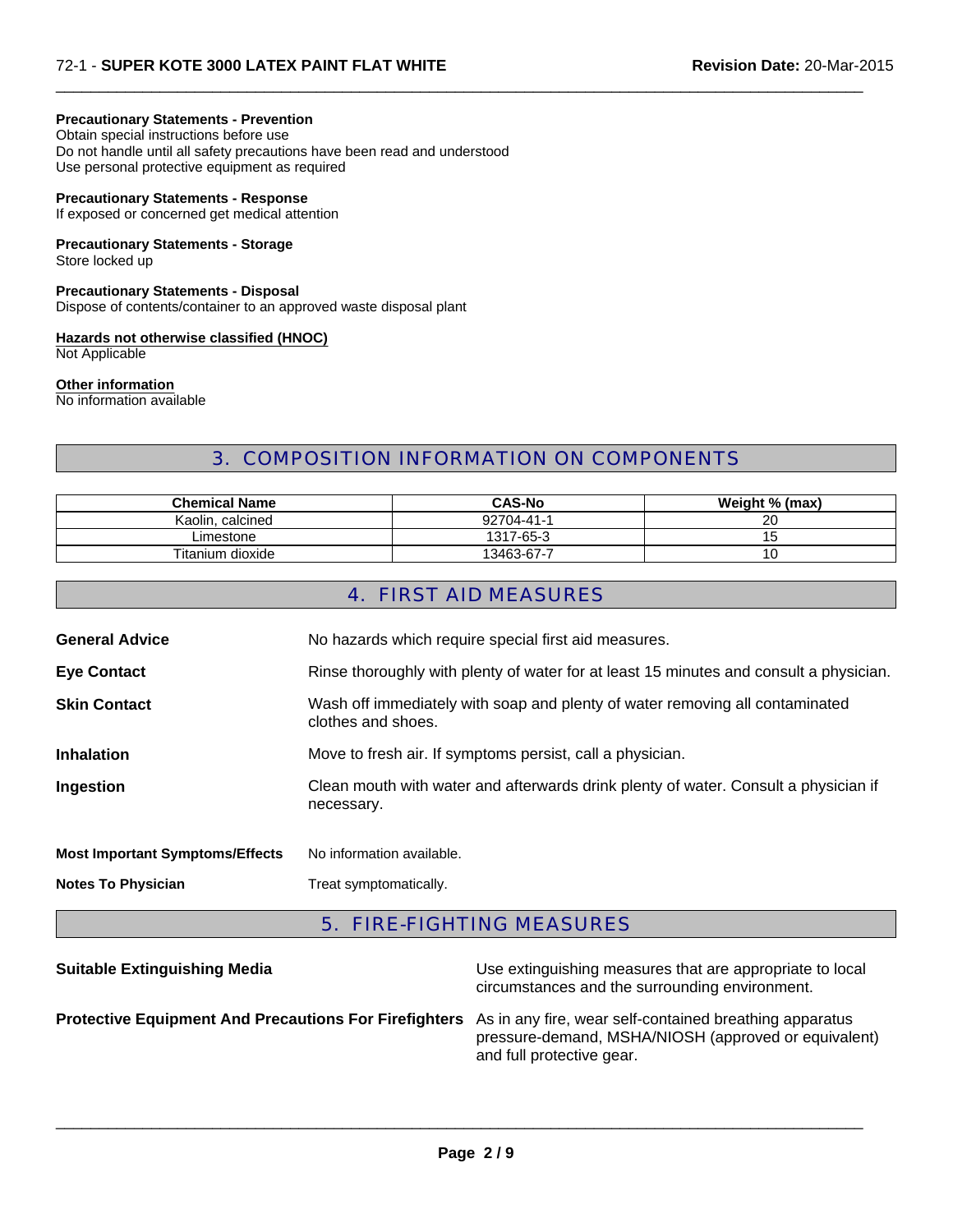| <b>Specific Hazards Arising From The Chemical</b>                                                 | Closed containers may rupture if exposed to fire or extreme<br>heat. |  |
|---------------------------------------------------------------------------------------------------|----------------------------------------------------------------------|--|
| <b>Sensitivity To Mechanical Impact</b>                                                           | No.                                                                  |  |
| <b>Sensitivity To Static Discharge</b>                                                            | No.                                                                  |  |
| <b>Flash Point Data</b><br>Flash Point (°F)<br>Flash Point (°C)<br><b>Flash Point Method</b>      | Not applicable<br>Not applicable<br>Not applicable                   |  |
| <b>Flammability Limits In Air</b><br><b>Lower Explosion Limit</b><br><b>Upper Explosion Limit</b> | Not applicable<br>Not applicable                                     |  |
| <b>NFPA</b><br>Health: 1<br><b>Flammability: 0</b>                                                | <b>Instability: 0</b><br><b>Special: Not Applicable</b>              |  |
| <b>NFPA Legend</b><br>0 - Not Hazardous<br>$\lambda$ $\Omega$ $\Omega$ $\Omega$ $\Omega$          |                                                                      |  |

 $\Box$ 

- 1 Slightly
- 2 Moderate
- 3 High
- 4 Severe

*The ratings assigned are only suggested ratings, the contractor/employer has ultimate responsibilities for NFPA ratings where this system is used.*

*Additional information regarding the NFPA rating system is available from the National Fire Protection Agency (NFPA) at www.nfpa.org.*

# 6. ACCIDENTAL RELEASE MEASURES

| <b>Personal Precautions</b>      | Avoid contact with skin, eyes and clothing. Ensure adequate ventilation.                             |
|----------------------------------|------------------------------------------------------------------------------------------------------|
| <b>Other Information</b>         | Prevent further leakage or spillage if safe to do so.                                                |
| <b>Environmental Precautions</b> | See Section 12 for additional Ecological Information.                                                |
| <b>Methods For Clean-Up</b>      | Soak up with inert absorbent material. Sweep up and shovel into suitable containers<br>for disposal. |

## 7. HANDLING AND STORAGE

| <b>Handling</b>               | Avoid contact with skin, eyes and clothing. Avoid breathing vapors, spray mists or<br>sanding dust. In case of insufficient ventilation, wear suitable respiratory equipment. |
|-------------------------------|-------------------------------------------------------------------------------------------------------------------------------------------------------------------------------|
| <b>Storage</b>                | Keep container tightly closed. Keep out of the reach of children.                                                                                                             |
| <b>Incompatible Materials</b> | No information available                                                                                                                                                      |

# 8. EXPOSURE CONTROLS / PERSONAL PROTECTION

## **Exposure Limits**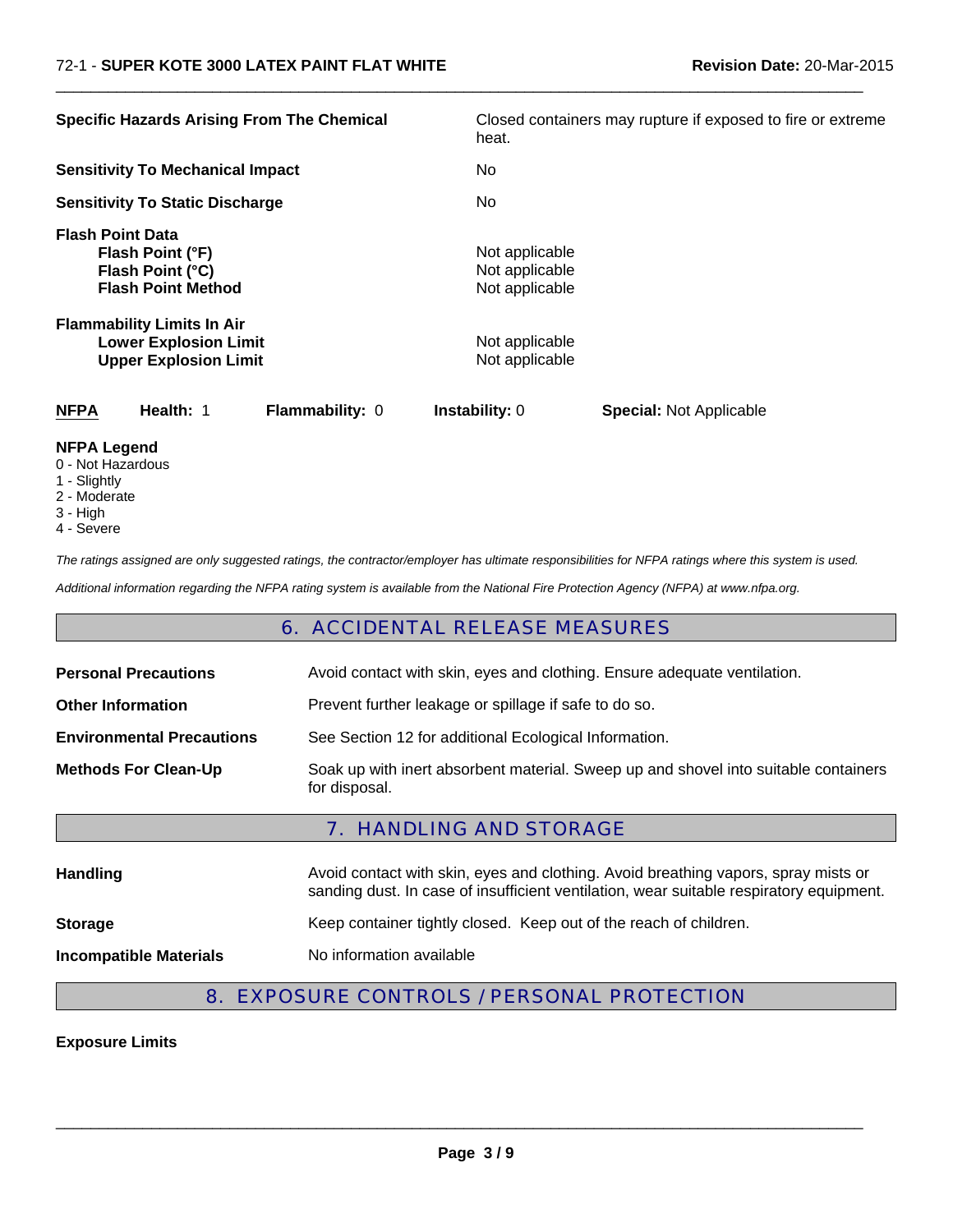| <b>Chemical Name</b> | <b>ACGIH</b>               | <b>OSHA</b>                                                   |
|----------------------|----------------------------|---------------------------------------------------------------|
| Kaolin, calcined     | N/E                        | N/E                                                           |
| Limestone            | N/E                        | 15 mg/m <sup>3</sup> - TWA total<br>5 mg/m <sup>3</sup> - TWA |
| Titanium dioxide     | 10 mg/m <sup>3</sup> - TWA | 15 mg/m <sup>3</sup> - TWA                                    |

 $\Box$ 

| <b>Engineering Measures</b>                                        | Ensure adequate ventilation, especially in confined areas.                                                                          |
|--------------------------------------------------------------------|-------------------------------------------------------------------------------------------------------------------------------------|
| <b>Personal Protective Equipment</b><br><b>Eye/Face Protection</b> | Safety glasses with side-shields.                                                                                                   |
| <b>Skin Protection</b><br><b>Respiratory Protection</b>            | Protective gloves and impervious clothing<br>In case of insufficient ventilation wear suitable respiratory equipment.               |
| <b>Hygiene Measures</b>                                            | Avoid contact with skin, eyes and clothing. Remove and wash contaminated clothing<br>before re-use. Wash thoroughly after handling. |

# 9. PHYSICAL AND CHEMICAL PROPERTIES

| <b>Appearance</b>                    | liquid                    |
|--------------------------------------|---------------------------|
| Odor                                 | little or no odor         |
| <b>Odor Threshold</b>                | No information available  |
| Density (Ibs/gal)                    | 10.8 - 11.0               |
| <b>Specific Gravity</b>              | 1.29 - 1.32               |
| рH                                   | No information available  |
| <b>Viscosity (cps)</b>               | No information available  |
| <b>Solubility</b>                    | No information available  |
| <b>Water Solubility</b>              | No information available  |
| <b>Evaporation Rate</b>              | No information available  |
| <b>Vapor Pressure</b>                | No information available  |
| <b>Vapor Density</b>                 | No information available  |
| Wt. % Solids                         | $40 - 50$                 |
| <b>Vol. % Solids</b>                 | $25 - 35$                 |
| Wt. % Volatiles                      | $50 - 60$                 |
| Vol. % Volatiles                     | $65 - 75$                 |
| <b>VOC Regulatory Limit (g/L)</b>    | < 50                      |
| <b>Boiling Point (°F)</b>            | 212                       |
| <b>Boiling Point (°C)</b>            | 100                       |
| <b>Freezing Point (°F)</b>           | 32                        |
| <b>Freezing Point (°C)</b>           | 0                         |
| Flash Point (°F)                     | Not applicable            |
| Flash Point (°C)                     | Not applicable            |
| <b>Flash Point Method</b>            | Not applicable            |
| <b>Flammability (solid, gas)</b>     | Not applicable            |
| <b>Upper Explosion Limit</b>         | Not applicable            |
| <b>Lower Explosion Limit</b>         | Not applicable            |
| <b>Autoignition Temperature (°F)</b> | No information available  |
| <b>Autoignition Temperature (°C)</b> | No information available  |
| Decomposition Temperature (°F)       | No information available  |
| Decomposition Temperature (°C)       | No information available  |
| <b>Partition Coefficient (n-</b>     | No information available. |
| octanol/water)                       |                           |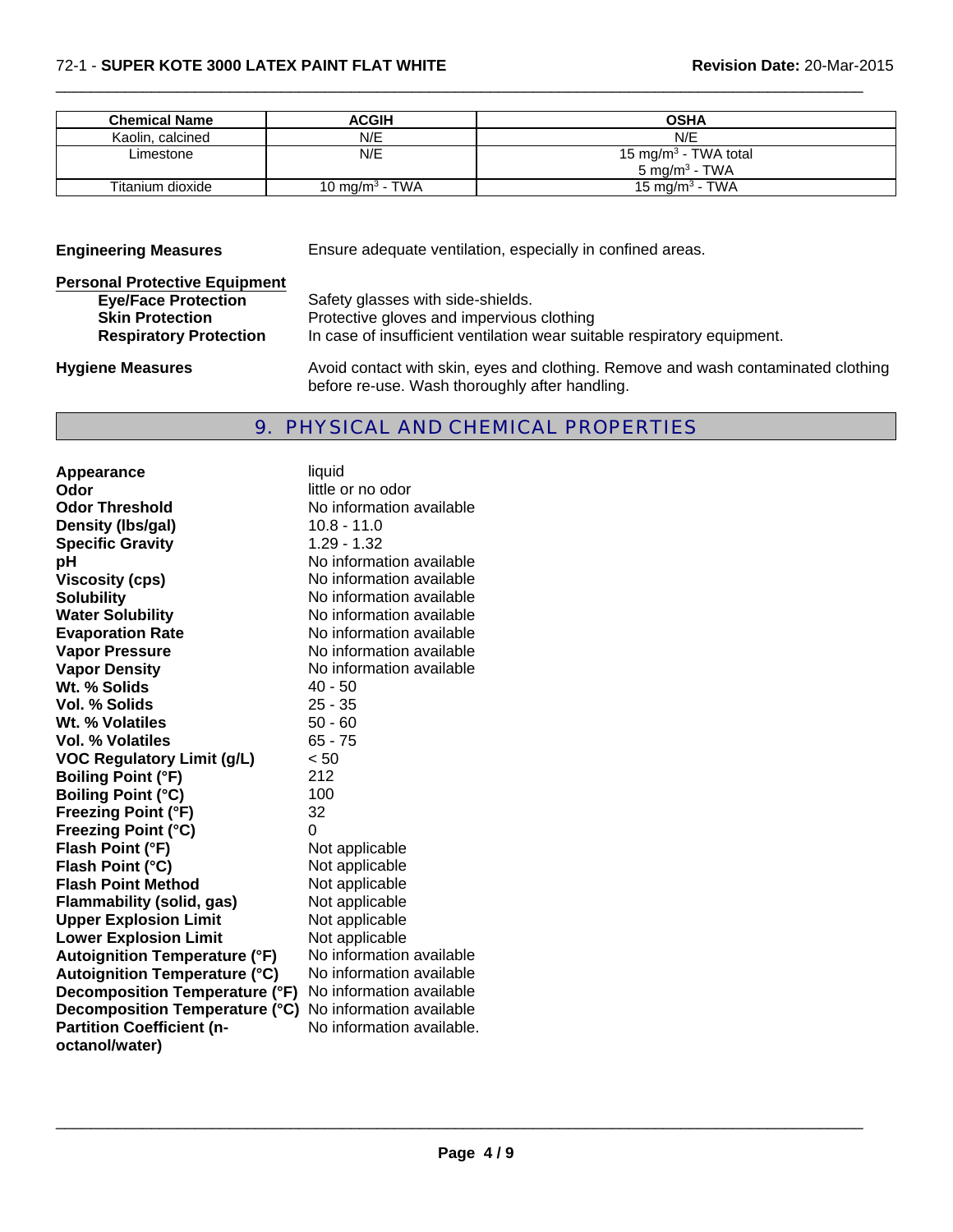# 10. STABILITY AND REACTIVITY

 $\Box$ 

| <b>Reactivity</b>                         | Not Applicable                           |
|-------------------------------------------|------------------------------------------|
| <b>Chemical Stability</b>                 | Stable under normal conditions.          |
| <b>Conditions To Avoid</b>                | Prevent from freezing                    |
| <b>Incompatible Materials</b>             | No materials to be especially mentioned. |
| <b>Hazardous Decomposition Products</b>   | None under normal use.                   |
| <b>Possibility Of Hazardous Reactions</b> | None under normal conditions of use.     |

## 11. TOXICOLOGICAL INFORMATION

#### **Information on likely routes of exposure**

#### **Product Information**

| <b>Inhalation</b>   | No information available |
|---------------------|--------------------------|
| Eye contact         | No information available |
| <b>Skin contact</b> | No information available |
| Ingestion           | No information available |
|                     |                          |

**Acute Toxicity<br>Product Information** 

**No information available** 

## **Information on toxicological effects**

**Symptoms** No information available

## **Delayed and immediate effects as well as chronic effects from short and long-term exposure**

**Sensitization:** No information available. **Mutagenic Effects** No information available<br> **Reproductive Effects** No information available. **Reproductive Effects** 

## **Numerical measures of toxicity**

## **The following values are calculated based on chapter 3.1 of the GHS document**

**ATEmix (oral)** 11564 mg/kg

**Acute Toxicity Component**

LD50 Oral: > 5000 mg/kg (Rat) vendor data Kaolin, calcined

Limestone LD50 Oral: 6,450 mg/kg (Rat) vendor data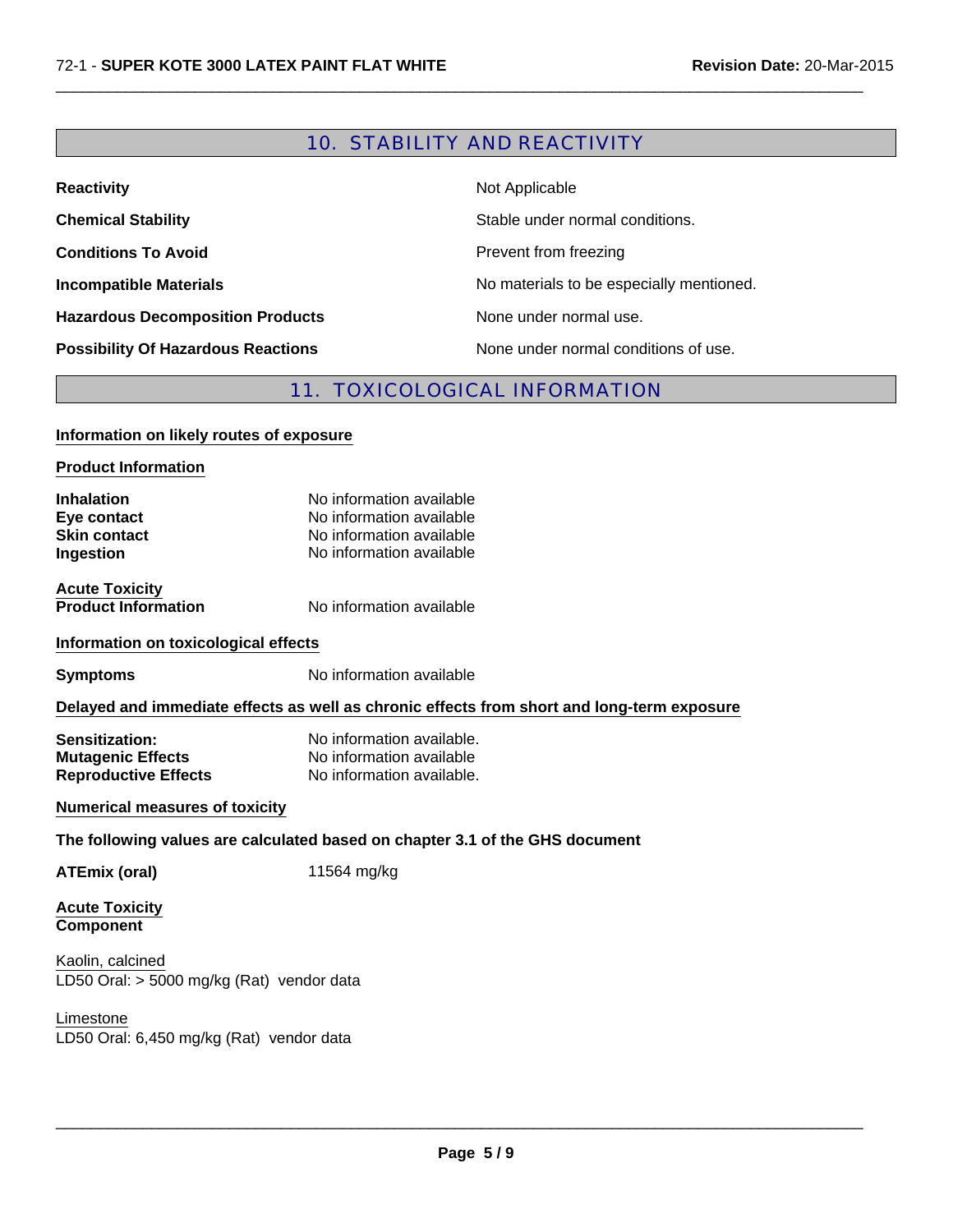LD50 Oral: > 10000 mg/kg (Rat) LD50 Dermal:  $> 10000$  mg/m<sup>3</sup> (Rabbit) Titanium dioxide LC50 Inhalation (Dust): > 6.82 mg/L (Rat, 4 hr.)

## **Carcinogenicity**

*The information below indicates whether each agency has listed any ingredient as a carcinogen:*

| <b>Chemical Name</b> | <b>IARC</b>             | <b>NTP</b> | <b>OSHA Carcinogen</b> |
|----------------------|-------------------------|------------|------------------------|
|                      | Possible Human<br>-2R - |            | Listed                 |
| Titanium dioxide     | Carcinoɑen              |            |                        |

 $\Box$ 

• Although IARC has classified titanium dioxide as possibly carcinogenic to humans (2B), their summary concludes: "No significant exposure to titanium dioxide is thought to occur during the use of products in which titanium dioxide is bound to other materials, such as paint."

#### **Legend**

IARC - International Agency for Research on Cancer NTP - National Toxicity Program OSHA - Occupational Safety & Health Administration

# 12. ECOLOGICAL INFORMATION

## **Ecotoxicity Effects**

## **Product Information**

## **Acute Toxicity to Fish**

No information available

## **Acute Toxicity to Aquatic Invertebrates**

No information available

## **Acute Toxicity to Aquatic Plants**

No information available

## **Persistence / Degradability**

No information available.

## **Bioaccumulation / Accumulation**

No information available.

#### **Mobility in Environmental Media**

No information available.

#### **Ozone**

No information available

## **Component**

**Acute Toxicity to Fish**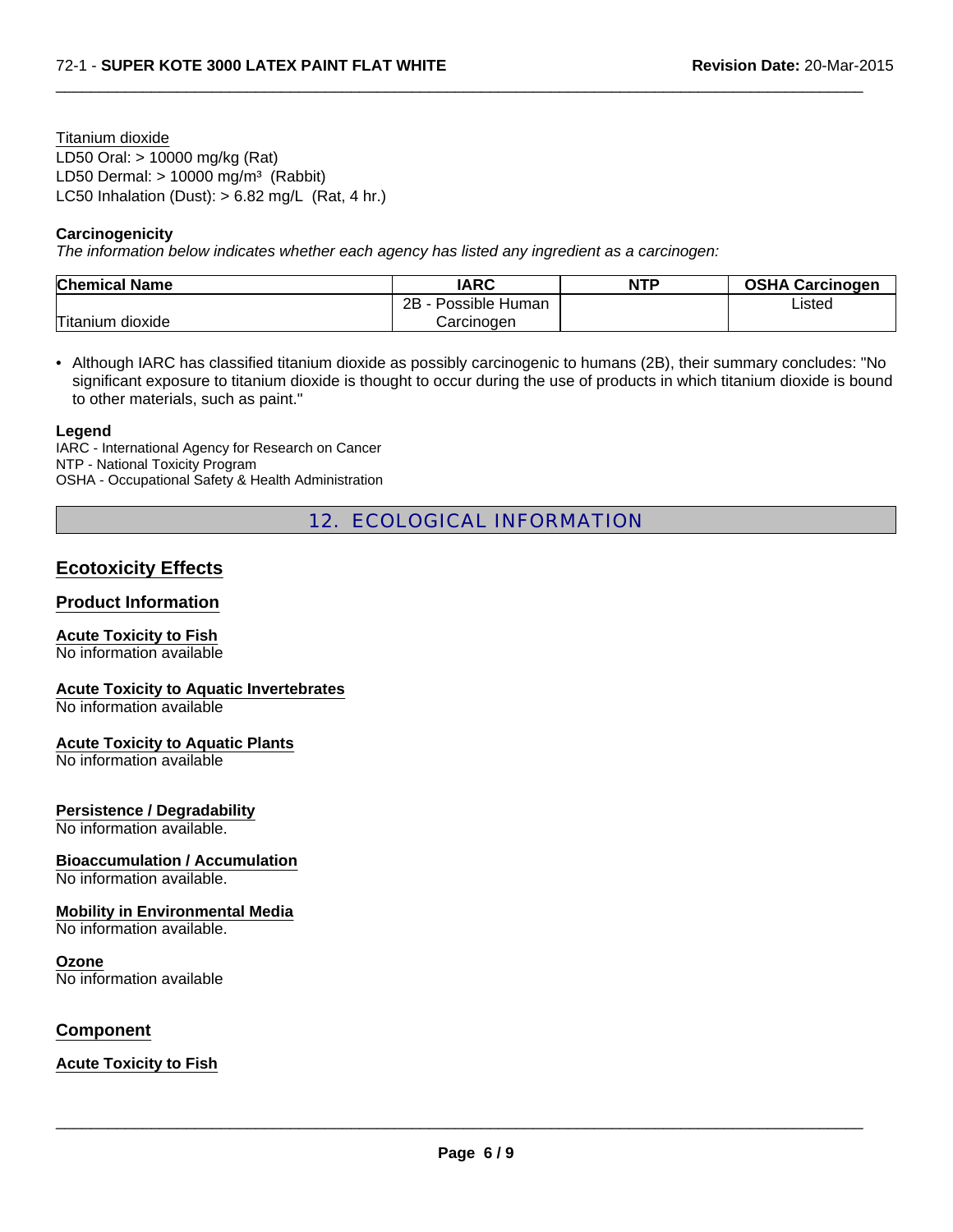## Titanium dioxide

LC50: >1000 mg/L (Fathead Minnow - 96 hr.)

# **Acute Toxicity to Aquatic Invertebrates**

No information available

## **Acute Toxicity to Aquatic Plants**

No information available

|                              | <b>13. DISPOSAL CONSIDERATIONS</b>                                                                                                                                                                                                    |  |
|------------------------------|---------------------------------------------------------------------------------------------------------------------------------------------------------------------------------------------------------------------------------------|--|
| <b>Waste Disposal Method</b> | Dispose of in accordance with federal, state, provincial, and local regulations. Local<br>requirements may vary, consult your sanitation department or state-designated<br>environmental protection agency for more disposal options. |  |
|                              | <b>14. TRANSPORT INFORMATION</b>                                                                                                                                                                                                      |  |
| <b>DOT</b>                   | Not regulated                                                                                                                                                                                                                         |  |
| <b>ICAO / IATA</b>           | Not regulated                                                                                                                                                                                                                         |  |
| <b>IMDG / IMO</b>            | Not regulated                                                                                                                                                                                                                         |  |
|                              |                                                                                                                                                                                                                                       |  |

 $\Box$ 

# 15. REGULATORY INFORMATION

## **International Inventories**

| <b>TSCA: United States</b> | Yes - All components are listed or exempt. |
|----------------------------|--------------------------------------------|
| <b>DSL: Canada</b>         | Yes - All components are listed or exempt. |

# **Federal Regulations**

| No |
|----|
| No |
| No |
| No |
| No |
|    |

## **SARA 313**

Section 313 of Title III of the Superfund Amendments and Reauthorization Act of 1986 (SARA). This product contains a chemical or chemicals which are subject to the reporting requirements of the Act and Title 40 of the Code of Federal Regulations, Part 372: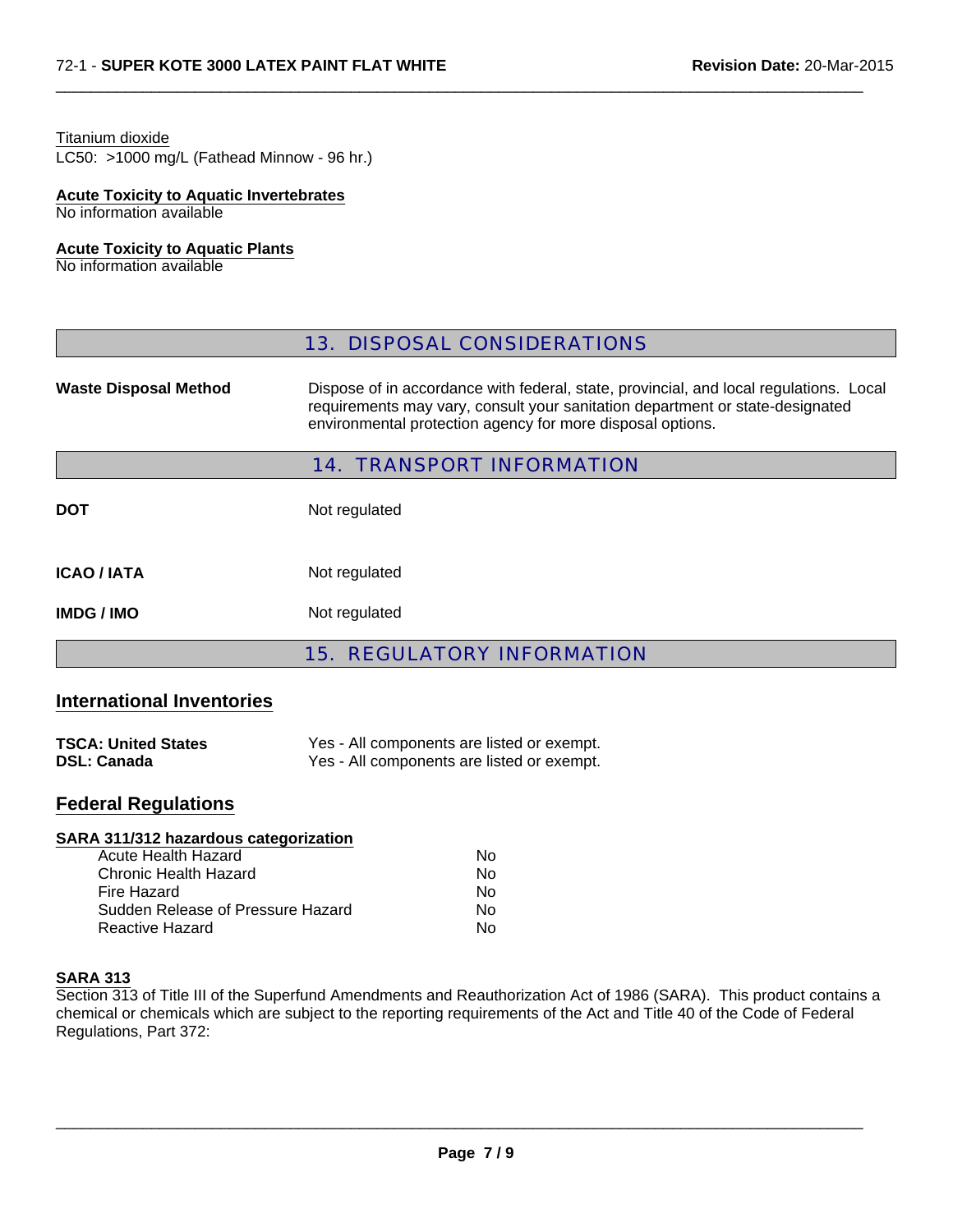#### *None*

## **Clean Air Act, Section 112 Hazardous Air Pollutants (HAPs) (see 40 CFR 61)**

This product contains the following HAPs:

*None*

## **State Regulations**

## **California Proposition 65**

*This product may contain small amounts of materials known to the state of California to cause cancer or reproductive harm.*

 $\Box$ 

## **State Right-to-Know**

| <b>Chemical Name</b>  | <b>Massachusetts</b> | New<br>Jersev | Pennsylvania |
|-----------------------|----------------------|---------------|--------------|
| Limestone             |                      |               |              |
| --<br>itanium dioxide |                      |               |              |

## **Legend**

X - Listed

## 16. OTHER INFORMATION

| <b>HMIS</b> | Health: 1 | <b>Flammability: 0</b> | <b>Reactivity: 0</b> | $PPE: -$ |
|-------------|-----------|------------------------|----------------------|----------|
|             |           |                        |                      |          |

#### **HMIS Legend**

- 0 Minimal Hazard
- 1 Slight Hazard
- 2 Moderate Hazard
- 3 Serious Hazard
- 4 Severe Hazard
- \* Chronic Hazard
- X Consult your supervisor or S.O.P. for "Special"
- handling instructions.

*Note: The PPE rating has intentionally been left blank. Choose appropriate PPE that will protect employees from the hazards the material will present under the actual normal conditions of use.*

*Caution: HMIS® ratings are based on a 0-4 rating scale, with 0 representing minimal hazards or risks, and 4 representing significant hazards or risks. Although HMIS® ratings are not required on MSDSs under 29 CFR 1910.1200, the preparer, has chosen to provide them. HMIS® ratings are to be used only in conjunction with a fully implemented HMIS® program by workers who have received appropriate HMIS® training. HMIS® is a registered trade and service mark of the NPCA. HMIS® materials may be purchased exclusively from J. J. Keller (800) 327-6868.*

**WARNING!** If you scrape, sand, or remove old paint, you may release lead dust. LEAD IS TOXIC. EXPOSURE TO LEAD DUST CAN CAUSE SERIOUS ILLNESS, SUCH AS BRAIN DAMAGE, ESPECIALLY IN CHILDREN. PREGNANT WOMEN SHOULD ALSO AVOID EXPOSURE. Wear a NIOSH approved respirator to control lead exposure. Clean up carefully with a HEPA vacuum and a wet mop. Before you start, find out how to protect yourself and your family by contacting the National Lead Information Hotline at 1-800-424-LEAD or log on to www.epa.gov/lead.

 $\_$  ,  $\_$  ,  $\_$  ,  $\_$  ,  $\_$  ,  $\_$  ,  $\_$  ,  $\_$  ,  $\_$  ,  $\_$  ,  $\_$  ,  $\_$  ,  $\_$  ,  $\_$  ,  $\_$  ,  $\_$  ,  $\_$  ,  $\_$  ,  $\_$  ,  $\_$  ,  $\_$  ,  $\_$  ,  $\_$  ,  $\_$  ,  $\_$  ,  $\_$  ,  $\_$  ,  $\_$  ,  $\_$  ,  $\_$  ,  $\_$  ,  $\_$  ,  $\_$  ,  $\_$  ,  $\_$  ,  $\_$  ,  $\_$  ,